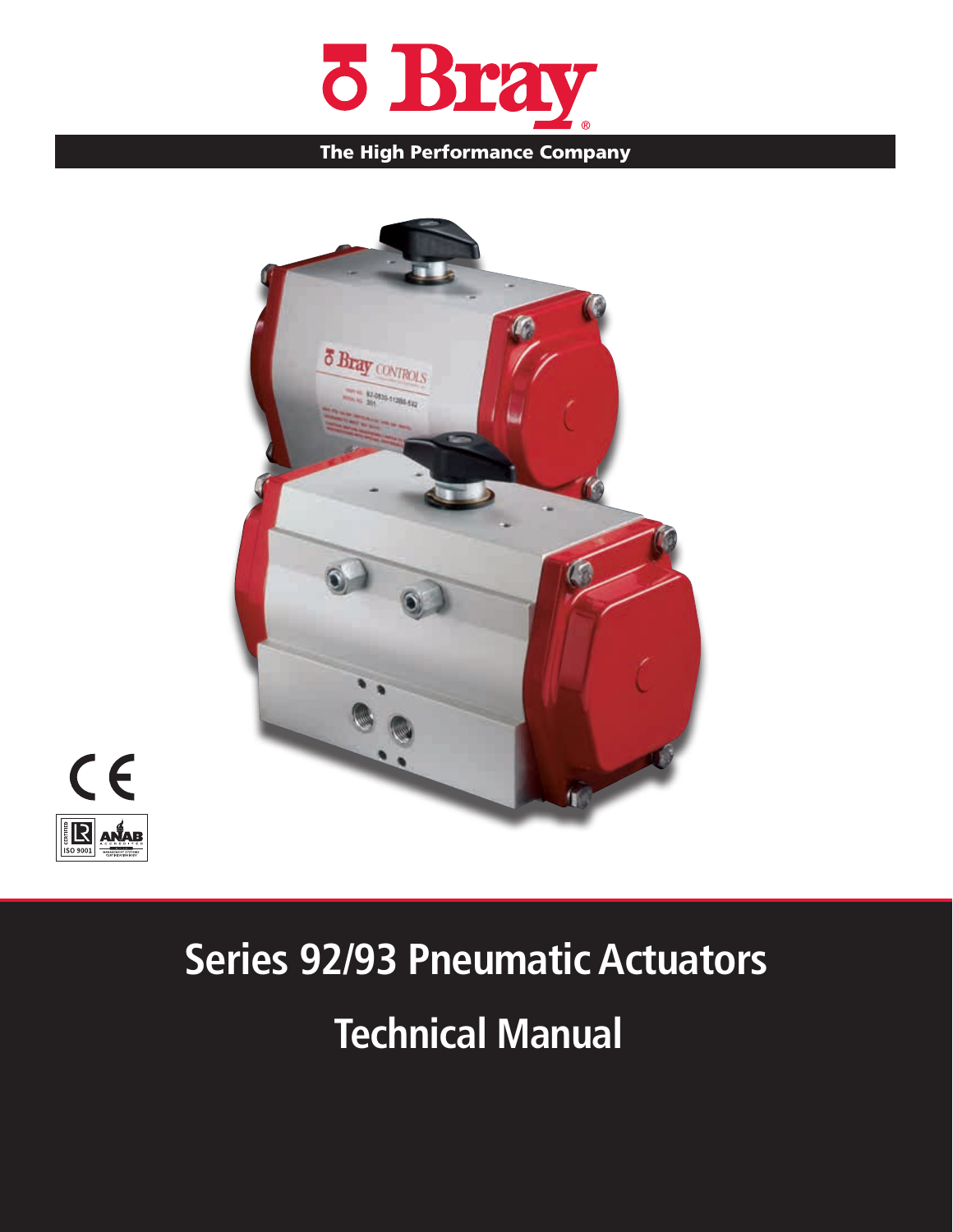# **Bray Series 92/93 Pneumatic Actuators**

## **Technical Manual - Table of Contents**

| <b>Topic</b> | Page(s) |
|--------------|---------|
|              |         |
|              |         |
|              |         |
|              |         |
|              |         |
|              |         |
|              |         |
|              |         |



All statements, technical information, and recommendations in this bulletin are for general use only. Consult Bray representatives or factory for the specific requirements and material selection for your intended application. The right to change or modify product design or product without prior notice is reserved.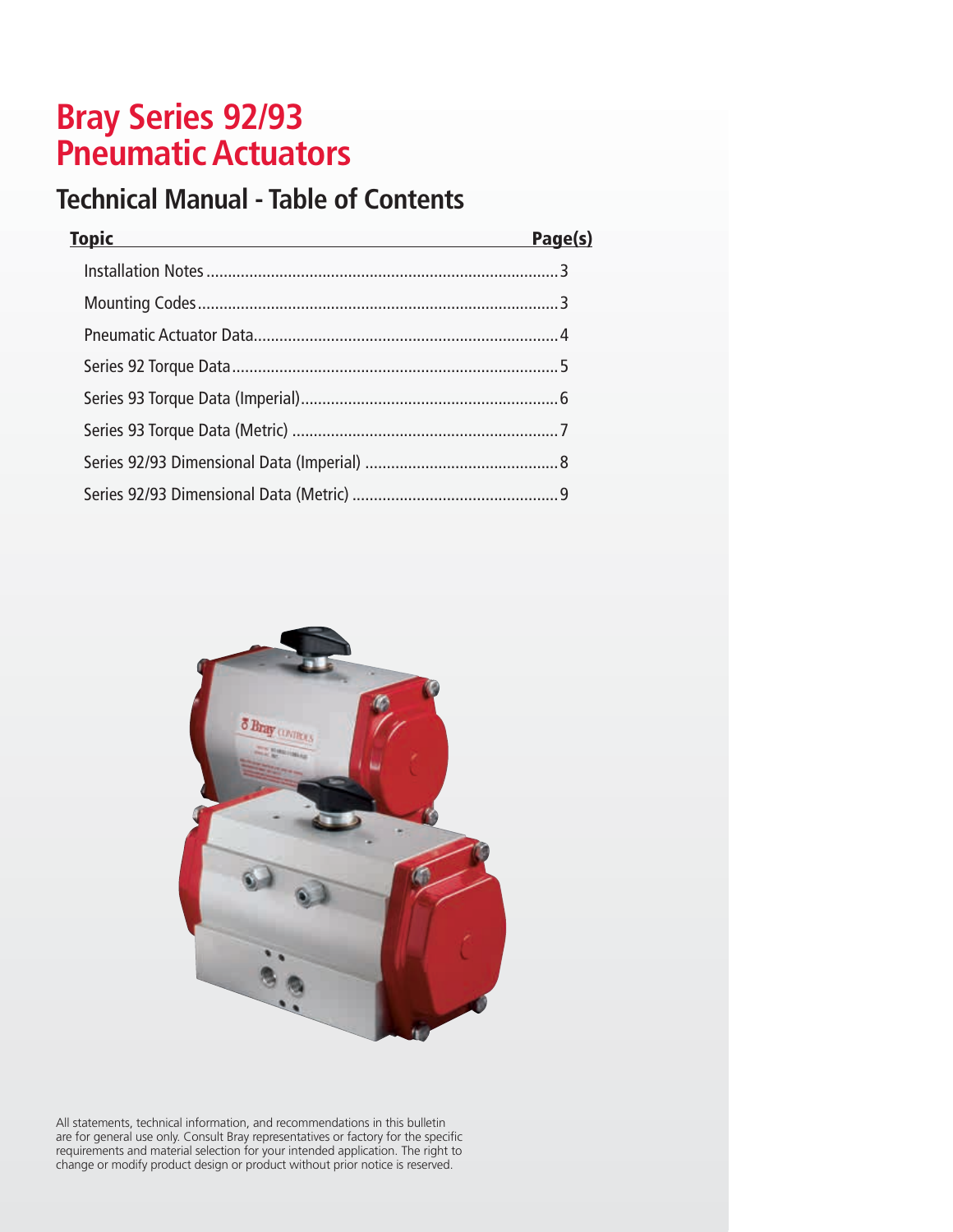

#### **Actuator Installation Notes**

These notes apply to the installation of Bray S92/93 pneumatic valve actuators.

- Verify that the valve and the actuator are both in the same position (both open or both closed) before mounting the actuator to the valve.
- Apply a light coating of grease to the inside of the actuator output bore before installing the actuator on the valve. This will allow the actuator to be more easily removed from the valve stem even after years of service.
- If stem adapters are required to match the actuator output bore to the valve stem, apply a light coating of grease to the inside of the stem adapter as well as the inside of the actuator output bore.
- Some stem adapters are kits consisting of multiple components. These kits may contain spacers that look like stem adapters, but are designed to keep the stem adapter in place during operation of the actuator. Verify that all stem adapters and spacers are installed in the proper position and sequence.

#### **Refer to Series 92/93 Operations and Technical Manual (OM\_S92-93)**

• If keyed stem adapters are used, the key must be held in the keyway so that it will not work loose during operation of the actuator. The key may be retained by any one of several methods:

If the valve stem height matches the depth of the actuator output bore, use a key that fits the full length of the keyway. Tack weld the key to the adapter before installation in the actuator.

Upset the end of the keyway after the key has been installed in the shaft by using a punch or chisel.

- If mounting studs are used instead of bolts, thread the studs completely into the actuator before placing the actuator on the valve. This assures that the full strength of the connection is achieved.
- While the mounting bolts are only finger tight, cycle the actuator fully open and fully closed to verify proper alignment on the valve.
- Tighten the mounting bolts or nuts in a diagonal pattern to evenly distribute stress in the bolts.

| Actuator Mounting Codes for S92/93 - Imperial (In) |                      |                                    |                     |                  |                                    |                     |                  |                                                |                                              |              |                                       |
|----------------------------------------------------|----------------------|------------------------------------|---------------------|------------------|------------------------------------|---------------------|------------------|------------------------------------------------|----------------------------------------------|--------------|---------------------------------------|
|                                                    |                      | <b>Inner Bolt Circle</b>           |                     |                  | <b>Outer Bolt Circle</b>           |                     |                  | <b>Stem Hole</b>                               |                                              |              |                                       |
| <b>Actuator</b><br><b>Sizes</b>                    | <b>Valve</b><br>Code | <b>Bolt Circle</b><br>$(+/- .005)$ | No.<br><b>Holes</b> | <b>Bolt Size</b> | <b>Bolt Circle</b><br>$(+/- .005)$ | No.<br><b>Holes</b> | <b>Bolt Size</b> | <b>Bore</b><br><b>Diameter</b><br>$(+/- .004)$ | <b>Across</b><br><b>Flats</b><br>$(+.002-0)$ | <b>Depth</b> | <b>Keyway</b><br>Width<br>$(+.002-0)$ |
| 48                                                 | AA                   | 1.42                               | 4                   | #10-32           | 1.97                               | $\overline{4}$      | $1/4 - 20$       | 0.4                                            | 0.32                                         | 1.3          | NA                                    |
| 63                                                 | A                    | 1.969                              | 4                   | $1/4 - 20$       | 2.756                              | $\overline{4}$      | $5/16-18$        | 0.552                                          | 0.395                                        | 1.38         | <b>NA</b>                             |
| 83                                                 | C                    | 1.969                              | 4                   | $1/4 - 20$       | 2.756                              | $\overline{4}$      | $5/16-18$        | 0.749                                          | 0.513                                        | 1.46         | NА                                    |
| 93                                                 |                      | 1.969                              | 4                   | $1/4 - 20$       | 2.756                              | $\overline{4}$      | $5/16-18$        | 0.749                                          | 0.513                                        | 1.46         | NA                                    |
| 119                                                | E                    | 2.756                              | 4                   | $5/16-18$        | 4.921                              | $\overline{4}$      | $1/2 - 13$       | 1.182                                          | 0.867                                        | 2.2          | <b>NA</b>                             |
| 128                                                | E                    | 2.756                              | 4                   | $5/16-18$        | 4.921                              | $\overline{4}$      | $1/2 - 13$       | 1.182                                          | 0.867                                        | 2.2          | <b>NA</b>                             |
| 160A                                               | F                    | <b>NA</b>                          | <b>NA</b>           | NA               | 4.921                              | $\overline{4}$      | $1/2 - 13$       | 1.182                                          | 0.867                                        | 2.2          | NA                                    |
| 160B                                               | F                    | <b>NA</b>                          | <b>NA</b>           | <b>NA</b>        | 4.921                              | $\overline{4}$      | $1/2 - 13$       | 1.38                                           | <b>NA</b>                                    | 2.38         | 0.394                                 |
| 210                                                | G                    | 4.921                              | 4                   | $1/2 - 13$       | 6.496                              | $\overline{4}$      | $5/8 - 11$       | 1.97                                           | <b>NA</b>                                    | 2.76         | 0.472                                 |
| 255A                                               | H.                   | 6.496                              | $\overline{4}$      | M20 x 2.5P       | 4.724 X 7.874                      | $\overline{4}$      | M20 x 2.5P       | 2.505                                          | <b>NA</b>                                    | 4.25         | 0.625                                 |
| 255B                                               | K                    | 6.496                              | 4                   | M20 x 2.5P       | 4.724 X 7.874                      | 4                   | M20 x 2.5P       | 3.006                                          | <b>NA</b>                                    | 4.25         | 0.750                                 |

# **Actuator Mounting Codes for S92/93 - Imperial (In)**

#### **Actuator Mounting Codes for S92/93 - Metric (mm)**

| <b>Actuator</b> | <b>Valve</b> |                                    |                     | <b>Inner Bolt Circle</b> |                                    |                     | <b>Outer Bolt Circle</b> | <b>Stem Hole</b>                |                                     |              |                        |
|-----------------|--------------|------------------------------------|---------------------|--------------------------|------------------------------------|---------------------|--------------------------|---------------------------------|-------------------------------------|--------------|------------------------|
| <b>Sizes</b>    | Code         | <b>Bolt Circle</b><br>$(+/- .127)$ | No.<br><b>Holes</b> | <b>Bolt Size</b>         | <b>Bolt Circle</b><br>$(+/- .127)$ | No.<br><b>Holes</b> | <b>Bolt Size</b>         | <b>Bore Dia.</b><br>$(+/-.102)$ | <b>Across Flats</b><br>$(+.050-.0)$ | <b>Depth</b> | <b>Keyway</b><br>Width |
| 48              | AA           | 36                                 | 4                   | M5 x 0.8P                | 50                                 | $\overline{4}$      | M6 x 1.0P                | 10                              | 8                                   | 33           | <b>NA</b>              |
| 63              | A            | 50                                 | 4                   | M6 x 1.0P                | 70                                 | $\overline{4}$      | M8 x 1.25P               | 14                              | 10                                  | 35           | <b>NA</b>              |
| 83              | C            | 50                                 | 4                   | M6 x 1.0P                | 70                                 | $\overline{4}$      | M8 x 1.25P               | 19                              | 13                                  | 37           | <b>NA</b>              |
| 93              | C            | 50                                 | 4                   | $M6 \times 1.0P$         | 70                                 | $\overline{4}$      | M8 x 1.25P               | 19                              | 13                                  | 37           | <b>NA</b>              |
| 119             | E            | 70                                 | $\overline{4}$      | M8 x 1.25P               | 125                                | $\overline{4}$      | M <sub>12</sub> x 1.75P  | 30                              | 22                                  | 56           | <b>NA</b>              |
| 128             | E            | 70                                 | 4                   | M8 x 1.25P               | 125                                | $\overline{4}$      | M <sub>12</sub> x 1.75P  | 30                              | 22                                  | 56           | <b>NA</b>              |
| 160A            | E            | <b>NA</b>                          | <b>NA</b>           | <b>NA</b>                | 125                                | $\overline{4}$      | M <sub>12</sub> x 1.75P  | 30                              | 22                                  | 56           | <b>NA</b>              |
| 160B            | F            | <b>NA</b>                          | <b>NA</b>           | <b>NA</b>                | 125                                | $\overline{4}$      | M <sub>12</sub> x 1.75P  | 35                              | <b>NA</b>                           | 60           | 10                     |
| 210             | G            | 125                                | 4                   | M <sub>12</sub> x 1.75P  | 165                                | $\overline{4}$      | M20 x 2.5P               | 50                              | <b>NA</b>                           | 70           | 12                     |
| 255A            | H            | 165                                | 4                   | M20 x 2.5P               | 120 x 200                          | $\overline{4}$      | M20 x 2.5P               | 64                              | <b>NA</b>                           | 108          | 16                     |
| 255B            | K            | 165                                | 4                   | M20 x 2.5P               | 120 x 200                          | $\overline{4}$      | M20 x 2.5P               | 76                              | <b>NA</b>                           | 108          | 19                     |

All information herein is proprietary and confidential and may not be copied or reproduced without the expressed written consent of BRAY INTERNATIONAL, Inc. The technical data herein is for general information only. Product suitability should be based solely upon customer's detailed knowledge and experience with their application.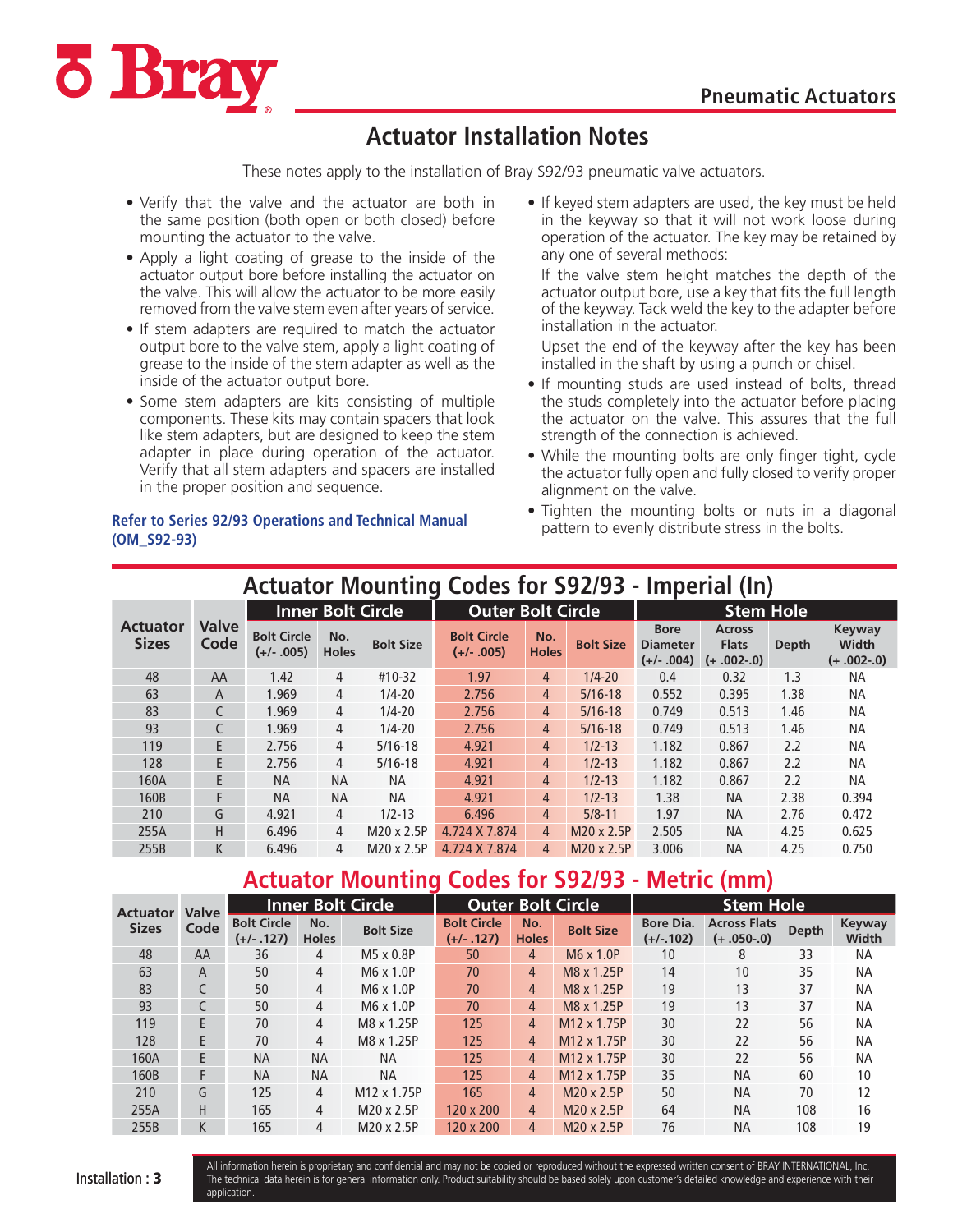

### **Pneumatic Actuator Data (Imperial)**

| <b>Approximate Actuator Speeds (Seconds)</b> |                                      |     |     |     |  |     |  |  |       |  |
|----------------------------------------------|--------------------------------------|-----|-----|-----|--|-----|--|--|-------|--|
| Size                                         | 255<br>128<br>160<br>63<br>119<br>93 |     |     |     |  |     |  |  |       |  |
| 90° Travel                                   | ۱/4                                  | 1/4 | 1/4 | 1/4 |  | 1/2 |  |  | 2 3/4 |  |

**Note**: Times shown are in seconds at 80 PSIG supply pressure with 6ft. tubing having an internal diameter of not less than approximately 1/4" using a Bray Series 62 or Series 63 solenoid. Bray S92/93 actuation times are very dependent on the flow capacity of their air supply. The use of smaller port solenoids, solenoid manifolds, smaller I.D. air supply tubing and/ or extended lengths of tubing can significantly reduce the actuation time and/or initial response to the command signal.

| <b>Actuator Weights (lbs)</b>                                          |     |     |     |      |      |      |      |       |       |
|------------------------------------------------------------------------|-----|-----|-----|------|------|------|------|-------|-------|
| 255<br>119<br>128<br>160<br>63<br>83<br>93<br>210<br><b>Size</b><br>48 |     |     |     |      |      |      |      |       |       |
| Double Acting                                                          | 2.0 | 3.3 |     | 8.5  | 18.0 | 21.5 | 39.0 | 78.0  | 143.5 |
| <b>Spring Return</b>                                                   | 2.3 | 3.9 | 8.1 | 10.9 | 23.4 | 28.1 | 53.4 | 111.0 | 214.9 |

Weights are in lbs. Spring Return unit weights are with full set of springs on each piston.

| <b>Actuator Volumes (in<sup>3</sup>)</b>                                              |     |     |      |      |      |       |       |       |       |
|---------------------------------------------------------------------------------------|-----|-----|------|------|------|-------|-------|-------|-------|
| 119<br>160<br>83<br>128<br>210<br>255<br>63<br><b>Size</b><br>48<br>93                |     |     |      |      |      |       |       |       |       |
| Counter-Clockwise                                                                     | 5.7 | 9.6 | 24.8 | 39.0 | 81.0 | 106.5 | 187.5 | 360.0 | 750.0 |
| Clockwise<br>50.1<br>140.6<br>259.6<br>900.0<br>102.7<br>450.0<br>4.8<br>32.6<br>13.4 |     |     |      |      |      |       |       |       |       |

Counter-clockwise: Air volume in cubic inches required to push pistons apart, full travel. Clockwise: Air volume in cubic inches required to push pistons together, full travel.

## **Pneumatic Actuator Data (Metric)**

| <b>Approximate Actuator Speeds (Seconds)</b> |                                |            |     |     |     |     |  |  |       |  |
|----------------------------------------------|--------------------------------|------------|-----|-----|-----|-----|--|--|-------|--|
| Size                                         | 128<br>255<br>160<br>119<br>48 |            |     |     |     |     |  |  |       |  |
| 90° Travel                                   | 1/4                            | $1/\Delta$ | 1/4 | 1/4 | 1/2 | 1/2 |  |  | 2 3/4 |  |

**Note**: Times shown are in seconds at 5.5 bar supply pressure with 1.8 meter tubing having an internal diameter of not less than approximately (6.35 mm)using a Bray Series 62 or Series 63 solenoid. Bray S92/93 actuation times are very dependent on the flow capacity of their air supply. The use of smaller port solenoids, solenoid manifolds, smaller I.D. air supply tubing and/ or extended lengths of tubing can significantly reduce the actuation time and/or initial response to the command signal.

| Actuator Weights (kg) |     |    |          |     |      |      |      |      |       |
|-----------------------|-----|----|----------|-----|------|------|------|------|-------|
| <b>Size</b>           | 48  | 63 | 83       | 93  | 119  | 128  | 160  | 210  | 255   |
| Double Acting         | 0.9 |    | 2.9      | 3.9 | 8.2  | 9.8  |      | 35.4 | 65.1  |
| Spring Return         | 1.0 |    | <u>.</u> | 4.9 | 10.6 | 12.7 | 24.2 | 50.3 | 115.7 |

Weights are in kg Spring Return unit weights are with full set of springs on each piston.

| <b>Actuator Volumes (cm<sup>3</sup>)</b> |      |       |       |       |        |        |        |            |         |  |  |
|------------------------------------------|------|-------|-------|-------|--------|--------|--------|------------|---------|--|--|
| <b>Size</b>                              | 48   | 63    | 83    | 93    | 119    | 128    | 160    | <b>210</b> | 255     |  |  |
| Counter-Clockwise                        | 93.4 | 157.3 | 406.4 | 638.6 | 1327.5 | 1744.5 | 3072.6 | 5899.3     | 12290.3 |  |  |
| Clockwise                                | 78.7 | 219.6 | 534.2 | 820.5 | 1683.1 | 2303.3 | 4254.1 | 7374.2     | 14748.4 |  |  |

Counter-clockwise: Air volume in cubic millimeters required to push pistons apart, full travel. Clockwise: Air volume in cubic millimeters required to push pistons together, full travel.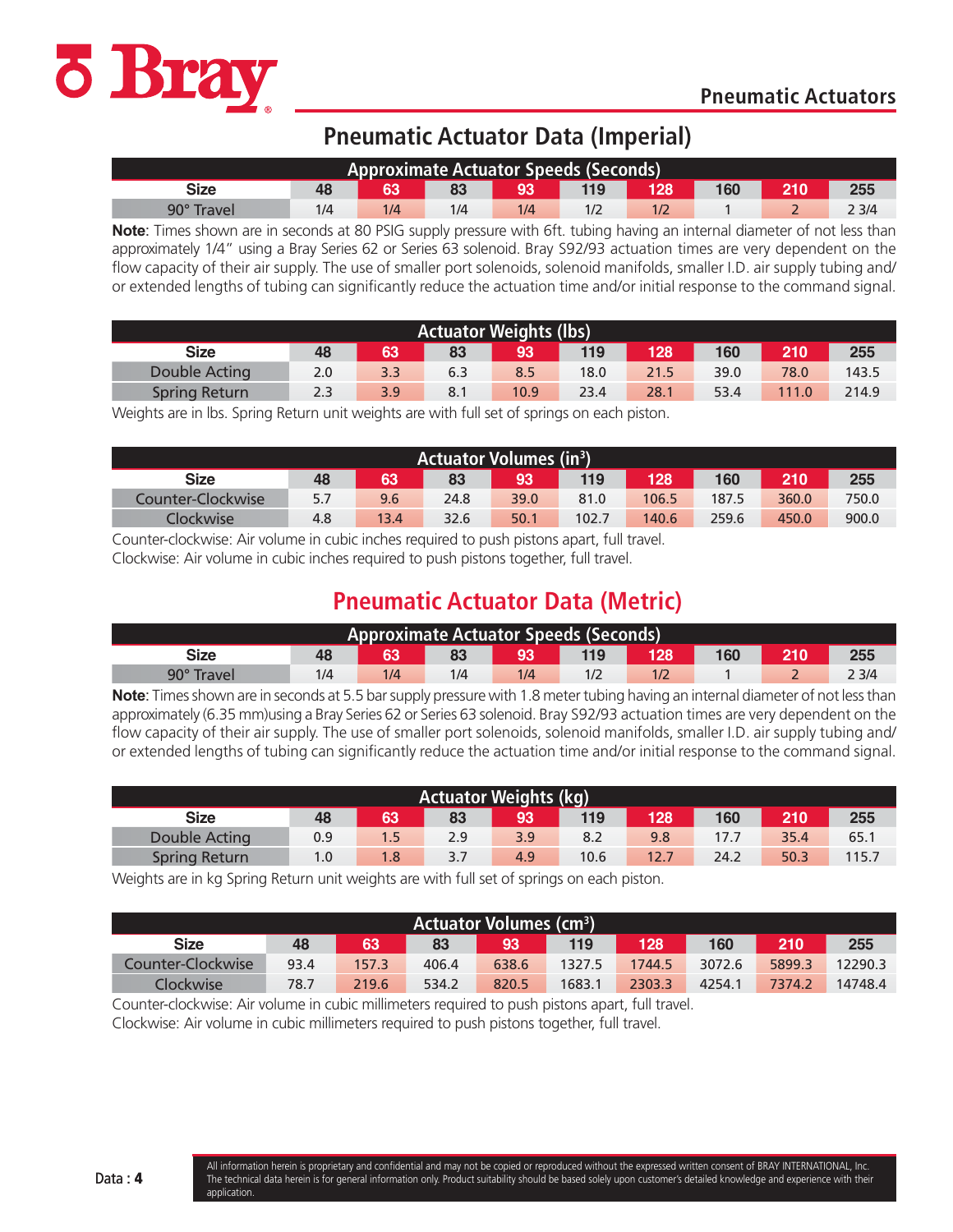

#### **Pneumatic Actuators**

|                             | <b>STANDARD MATERIALS SELECTION</b>                                                                                                      |                          |
|-----------------------------|------------------------------------------------------------------------------------------------------------------------------------------|--------------------------|
| <b>Name</b>                 | <b>Material</b>                                                                                                                          | <b>Pressure</b>          |
| <b>Body</b>                 | Extruded Aluminum Alloy, Anodized<br>316 Stainless Steel                                                                                 | <b>Media</b>             |
| <b>End Caps</b>             | Die cast Aluminum Alloy with<br><b>Corrosion Resistant Polyester Coating</b><br>316 Stainless Steel                                      | <b>Temp</b>              |
| <b>Pistons</b>              | Die Cast Aluminum Alloy                                                                                                                  |                          |
| <b>Output Shaft/Pinion:</b> | Carbon Steel, Zinc Plated                                                                                                                |                          |
| <b>Travel Stop:</b>         | <b>Alloy Steel</b>                                                                                                                       | Series 9                 |
| <b>Shaft Bearings:</b>      | Acetal                                                                                                                                   |                          |
| <b>Piston Guides:</b>       | Acetal                                                                                                                                   | Series 9                 |
| <b>Fasteners:</b>           | <b>Stainless Steel</b>                                                                                                                   |                          |
| <b>Springs</b>              | Spring Steel, Protective Coating                                                                                                         | <b>Torque I</b>          |
| <b>Piston O-Ring Seals:</b> | <b>Buna-N</b>                                                                                                                            | <b>Accesso</b>           |
| <b>Options:</b>             | Polyester Coated Body Exterior<br>Electroless Nickel Plated Body Exterior<br>Hard Anodized Body Exterior<br>Seacorr Coated Body Exterior | <b>Ingress</b><br>Safety |
|                             | <b>Stainless Steel Pinion</b>                                                                                                            |                          |

|                                                                                                     | <b>OPERATING CONDITIONS</b>                                               |  |  |  |  |
|-----------------------------------------------------------------------------------------------------|---------------------------------------------------------------------------|--|--|--|--|
| <b>Pressure Range</b>                                                                               | 40 - 140 psi (2.8 - 10 bar)                                               |  |  |  |  |
| Media                                                                                               | Dry Compressed Air/Inert Gas*<br>*Contact Factory for other media.        |  |  |  |  |
|                                                                                                     | Standard -4° F to 200° F (-20° C to 93° C)                                |  |  |  |  |
| <b>Temperature Range</b>                                                                            | Low -40 $\degree$ F to 176 $\degree$ F (-40 $\degree$ to 80 $\degree$ C)  |  |  |  |  |
|                                                                                                     | High $0^\circ$ F to 300 $^\circ$ F (-18 $^\circ$ C to 149 $^\circ$ C)     |  |  |  |  |
| Note: Cycle life on Low and High temperature seal kits reduced<br>compared to Standard Buna N Seals |                                                                           |  |  |  |  |
| Series 92 Double Acting                                                                             | Available in 90°, 135°, 180° Rotation                                     |  |  |  |  |
| Series 93 Spring Return                                                                             | Available in 90° Rotation<br>Operating Pressure 140 psig (10 bar) maximum |  |  |  |  |
|                                                                                                     |                                                                           |  |  |  |  |
|                                                                                                     | <b>COMPLIANCES</b>                                                        |  |  |  |  |
| <b>Torque Base</b>                                                                                  | Mounting Dimensions as per ISO 5211: 2001(E)                              |  |  |  |  |
| <b>Accessories</b>                                                                                  | Shaft Driven Accessories Mounting per NAMUR-VDE                           |  |  |  |  |
| <b>Ingress Protection</b>                                                                           | IP66/IP67M per IEC 60529                                                  |  |  |  |  |
| Safety                                                                                              | ATEX, SIL 3 suitable, PED                                                 |  |  |  |  |

## **Series 92 Torque Data**

#### **Series 92 Actuator Torque Data (Lb-in)**

Double Acting Pneumatic Operated, Torque Output

| Actuator    |       | <b>Air Supply Pressure (PSIG)</b> |       |       |       |  |  |  |  |  |  |  |
|-------------|-------|-----------------------------------|-------|-------|-------|--|--|--|--|--|--|--|
| <b>Size</b> | 40    | 60                                | 80    | 100   | 120   |  |  |  |  |  |  |  |
| 48          | 75    | 113                               | 150   | 188   | 225   |  |  |  |  |  |  |  |
| 63          | 145   | 221                               | 297   | 373   | 449   |  |  |  |  |  |  |  |
| 83          | 351   | 536                               | 721   | 906   | 1091  |  |  |  |  |  |  |  |
| 93          | 493   | 753                               | 1013  | 1272  | 1532  |  |  |  |  |  |  |  |
| 119         | 1058  | 1615                              | 2171  | 2728  | 3285  |  |  |  |  |  |  |  |
| 128         | 1410  | 2152                              | 2894  | 3636  | 4378  |  |  |  |  |  |  |  |
| 160         | 2797  | 4270                              | 5742  | 7214  | 8687  |  |  |  |  |  |  |  |
| 210         | 5783  | 8826                              | 11870 | 14914 | 17957 |  |  |  |  |  |  |  |
| 255         | 14211 | 21691                             | 29171 | 36650 | 44130 |  |  |  |  |  |  |  |

#### **Series 92 Actuator Torque Data (N-m)**

Double Acting Pneumatic Operated, Torque Output

| <b>Actuator</b> |      | <b>Air Supply Pressure (Bar)</b> |      |      |      |  |  |  |  |  |  |  |
|-----------------|------|----------------------------------|------|------|------|--|--|--|--|--|--|--|
| <b>Size</b>     | 2.8  | 4.1                              | 5.5  | 6.9  | 8.3  |  |  |  |  |  |  |  |
| 48              | 9    | 13                               | 17   | 21   | 25   |  |  |  |  |  |  |  |
| 63              | 16   | 25                               | 34   | 42   | 51   |  |  |  |  |  |  |  |
| 83              | 40   | 61                               | 82   | 102  | 123  |  |  |  |  |  |  |  |
| 93              | 56   | 85                               | 115  | 144  | 173  |  |  |  |  |  |  |  |
| 119             | 120  | 183                              | 245  | 308  | 371  |  |  |  |  |  |  |  |
| 128             | 159  | 243                              | 327  | 411  | 495  |  |  |  |  |  |  |  |
| 160             | 316  | 482                              | 649  | 815  | 982  |  |  |  |  |  |  |  |
| 210             | 653  | 997                              | 1341 | 1685 | 2029 |  |  |  |  |  |  |  |
| 255             | 1606 | 2451                             | 3296 | 4141 | 4986 |  |  |  |  |  |  |  |

All information herein is proprietary and confidential and may not be copied or reproduced without the expressed written consent of BRAY INTERNATIONAL, Inc. The technical data herein is for general information only. Product suitability should be based solely upon customer's detailed knowledge and experience with their application.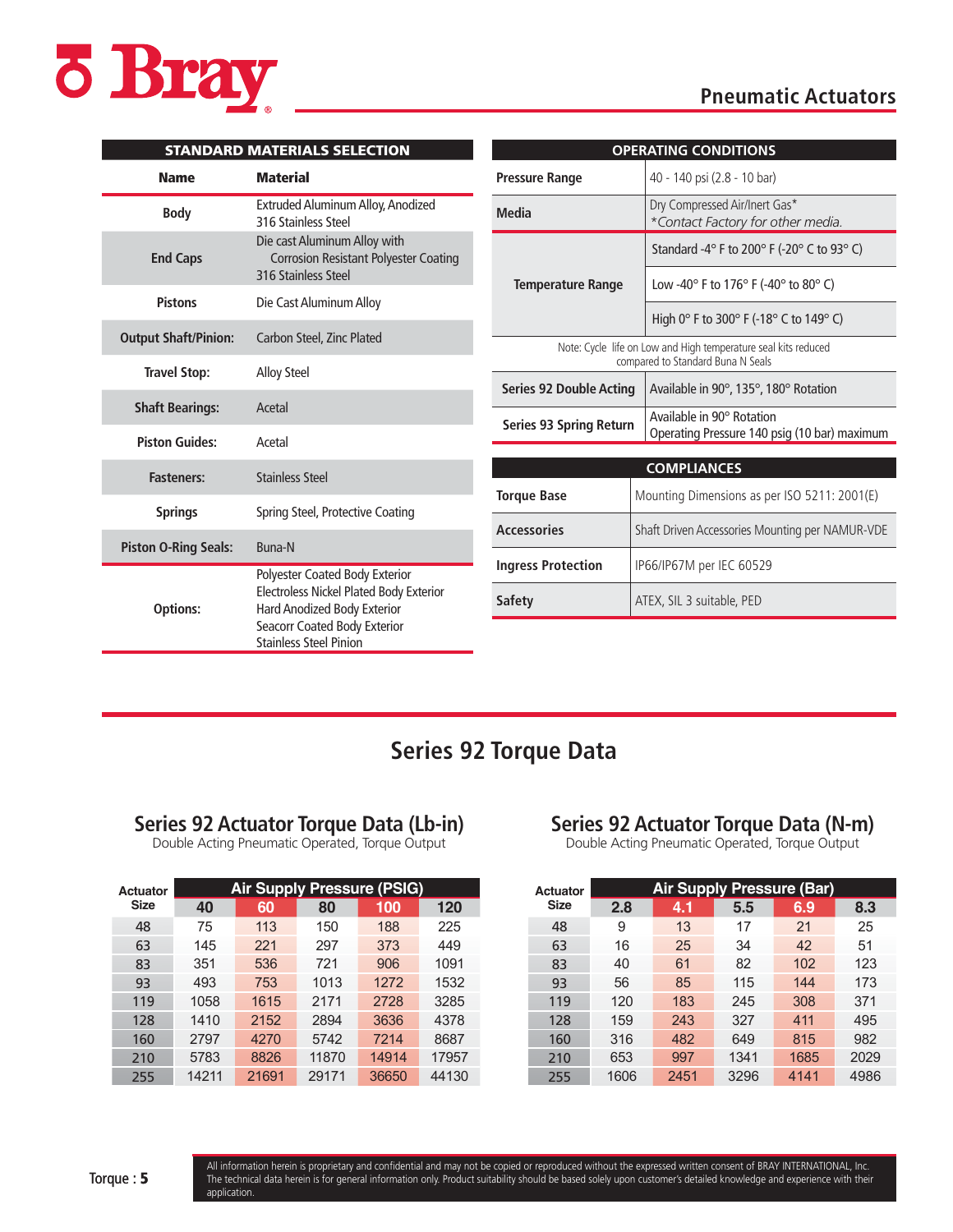

## Series 93 Actuator Torque Data (Lb-In) Air Operated, With Spring Return, Torque Output

|                 | No.                   |              | <b>Spring</b> |              |              |                                   |              |                |               |                |                |               |               |
|-----------------|-----------------------|--------------|---------------|--------------|--------------|-----------------------------------|--------------|----------------|---------------|----------------|----------------|---------------|---------------|
| <b>Actuator</b> | <b>Springs</b><br>per | 40           |               | 60           |              | <b>Air Supply Pressure (PSIG)</b> | 80           |                | 100           |                | 120            | <b>Spring</b> | <b>Stroke</b> |
| <b>Size</b>     | Piston                | <b>Start</b> | End           | <b>Start</b> | End          | <b>Start</b>                      | End          | <b>Start</b>   | End           | <b>Start</b>   | End            | <b>Start</b>  | End           |
|                 | 1                     | 51           | 32            | 89           | 70           | 126                               | 107          | 164            | 145           | 201            | 182            | 43            | 24            |
|                 | 2/1                   | 39           | 10            | 77           | 48           | 114                               | 85           | 152            | 123           | 189            | 160            | 65            | 36            |
| 48              | 2                     |              |               | 64           | 27           | 101                               | 64           | 139            | 102           | 176            | 139            | 86            | 49            |
|                 | 3/2                   |              |               | 52           | 5            | 89                                | 42           | 127            | 80            | 164            | 117            | 108           | 61            |
|                 | 3                     |              |               |              |              | 77                                | 21           | 115            | 59            | 152            | 96             | 129           | 73            |
|                 | $\overline{2}$        | 91           | 65            | 167          | 141          | 243                               | 217          | 319            | 293           | 395            | 369            | 80            | 54            |
|                 | 3                     | 64           | 27            | 140          | 103          | 216                               | 179          | 292            | 255           | 368            | 331            | 118           | 81            |
| 63              | 4                     |              |               | 113          | 65           | 189                               | 141          | 265            | 217           | 341            | 293            | 156           | 108           |
|                 | 5                     |              |               | 86           | 27           | 162                               | 103          | 238            | 179           | 314            | 255            | 194           | 135           |
|                 | 6                     |              |               |              |              | 135                               | 65           | 211            | 141           | 287            | 217            | 232           | 162           |
|                 | $\overline{c}$        | 210          | 167           | 395          | 352          | 580                               | 537          | 765            | 722           | 950            | 907            | 184           | 141           |
|                 | 3                     | 156          | 76            | 341          | 261          | 526                               | 446          | 711            | 631           | 896            | 816            | 275           | 195           |
| 83              | 4                     |              |               | 281          | 176          | 466                               | 361          | 651            | 546           | 836            | 731            | 360           | 255           |
|                 | 5                     |              |               | 220          | 97           | 405                               | 282          | 590            | 467           | 775            | 652            | 439           | 316           |
|                 | 6                     |              |               |              |              | 369                               | 185          | 554            | 370           | 739            | 555            | 536           | 352           |
|                 | 2                     | 310          | 232           | 570          | 492          | 830                               | 752          | 1089           | 1011          | 1349           | 1271           | 261           | 183           |
|                 | 3                     | 218          | 101           | 478          | 361          | 738                               | 621          | 997            | 880           | 1257           | 1140           | 392           | 275           |
| 93              | 4                     |              |               | 386          | 231          | 646                               | 491          | 905            | 750           | 1165           | 1010           | 522           | 367           |
|                 | 5                     |              |               | 294          | 94           | 554                               | 354          | 813            | 613           | 1073           | 873            | 659           | 459           |
|                 | 6                     |              |               |              |              | 462                               | 229          | 721            | 488           | 981            | 748            | 784           | 551           |
|                 |                       | 692          | 469           | 1249         | 1026         | 1805                              | 1582         | 2362           | 2139          | 2919           | 2696           | 589           | 366           |
|                 | 3                     | 509          | 174           | 1066         | 731          | 1622                              | 1287         | 2179           | 1844          | 2736           | 2401           | 884           | 549           |
| 119             | 4                     |              |               | 883          | 437          | 1439                              | 993          | 1996           | 1550          | 2553           | 2107           | 1178          | 732           |
|                 | 5                     |              |               | 700          | 142          | 1256                              | 698          | 1813           | 1255          | 2370           | 1812           | 1473          | 915           |
|                 | 6                     |              |               |              |              | 1073                              | 404          | 1630           | 961           | 2187           | 1518           | 1767          | 1098          |
|                 | 2                     | 880          | 465           | 1622         | 1207         | 2364                              | 1949         | 3106           | 2691          | 3848           | 3433           | 945           | 530           |
|                 | 3                     |              |               | 1357         | 733          | 2099                              | 1475         | 2841           | 2217          | 3583           | 2959           | 1419          | 795           |
| 128             | 4                     |              |               | 1094         | 261          | 1836                              | 1003         | 2578           | 1745          | 3320           | 2487           | 1891          | 1058          |
|                 | 5                     |              |               |              |              | 1568                              | 529          | 2310           | 1271          | 3052           | 2013           | 2365          | 1326          |
|                 | 6                     |              |               |              |              | 1302                              | 57           | 2044           | 799           | 2786           | 1541           | 2837          | 1592          |
|                 | $\overline{2}$        | 1819         | 1118          | 3292         | 2591         | 4764                              | 4063         | 6236           | 5535          | 7709           | 7008           | 1679          | 978           |
|                 | 3                     | 1399         | 349           | 2872         | 1822         | 4344                              | 3294         | 5816           | 4766          | 7289           | 6239           | 2448          | 1398          |
| 160             | 4                     |              |               | 2452         | 1123         | 3924                              | 2595         | 5396           | 4067          | 6869           | 5540           | 3147          | 1818          |
|                 | 5<br>6                |              |               | 2030         | 353          | 3502                              | 1825         | 4974<br>4626   | 3297          | 6447           | 4770           | 3917          | 2240          |
|                 | $\overline{2}$        |              |               |              |              | 3154                              | 1196         |                | 2668          | 6099           | 4141           | 4546          | 2588          |
|                 | 3                     | 3833<br>2859 | 2508<br>868   | 6876<br>5902 | 5551<br>3911 | 9920<br>8946                      | 8595<br>6955 | 12964<br>11990 | 11639<br>9999 | 16007<br>15033 | 14682<br>13042 | 3275<br>4915  | 1950<br>2924  |
|                 |                       |              |               |              | 2275         |                                   | 5319         |                |               |                |                |               | 3896          |
| 210             | 4<br>5                |              |               | 4930<br>3949 | 638          | 7974<br>6993                      | 3682         | 11018<br>10037 | 8363<br>6726  | 14061<br>13080 | 11406<br>9769  | 6551<br>8188  | 4877          |
|                 | 6                     |              |               |              |              | 6022                              | 2031         | 9066           | 5075          | 12109          | 8118           | 9839          | 5848          |
|                 | 2                     | 9487         | 6747          | 16967        | 14227        | 24447                             | 21707        | 31926          | 29186         | 39406          | 36666          | 7464          | 4724          |
|                 | 3                     | 7125         | 3015          | 14605        | 10495        | 22085                             | 17975        | 29564          | 25454         | 37044          | 32934          | 11196         | 7086          |
|                 | 4                     |              |               | 12243        | 6762         | 19723                             | 14242        | 27202          | 21721         | 34682          | 29201          | 14929         | 9448          |
| 255             | 5                     |              |               | 9880         | 3030         | 17360                             | 10510        | 24839          | 17989         | 32319          | 25469          | 18661         | 11811         |
|                 | 6                     |              |               |              |              | 14998                             | 6778         | 22477          | 14257         | 29957          | 21737          | 22393         | 14173         |
|                 |                       |              |               |              |              |                                   |              |                |               |                |                |               |               |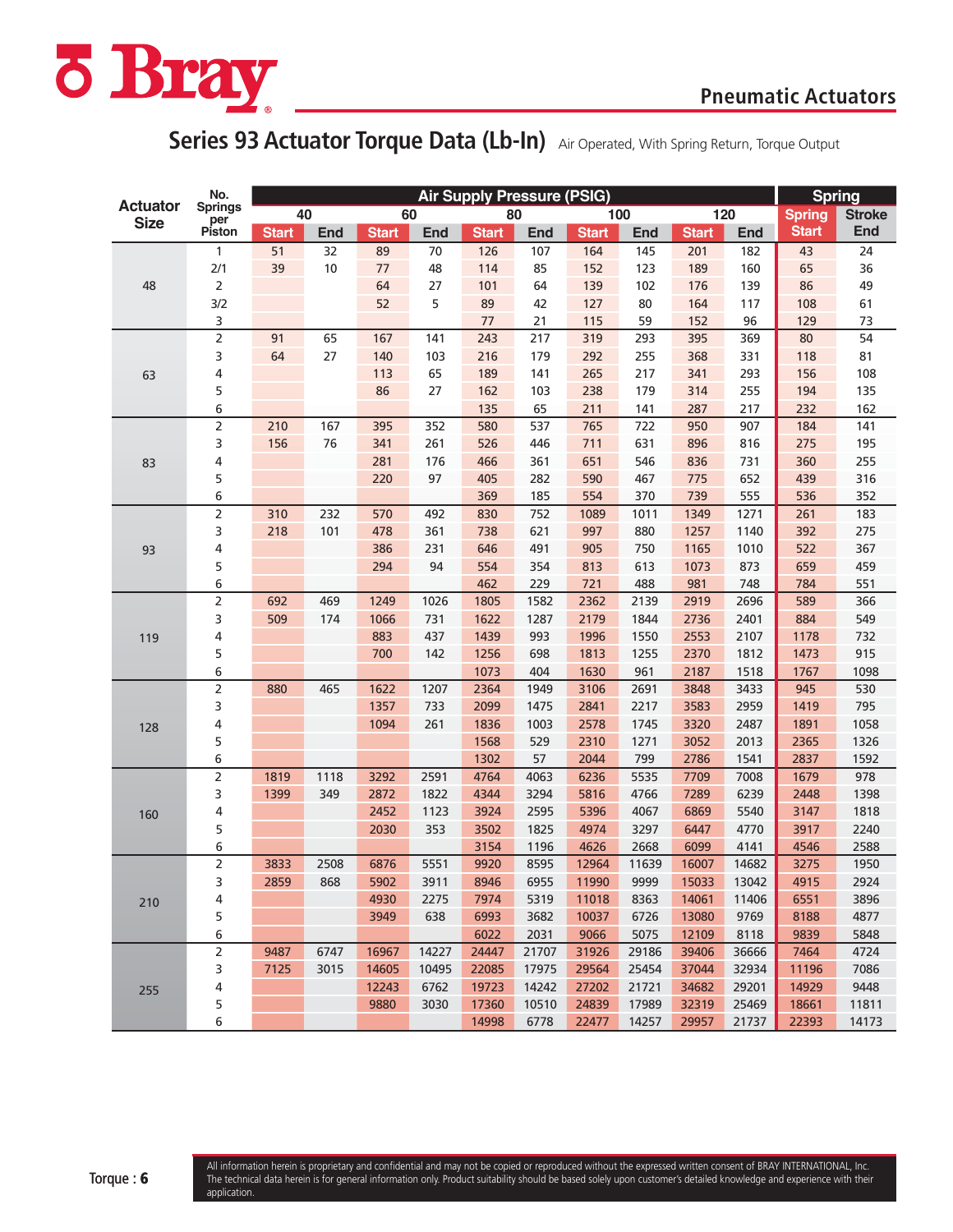

## Series 93 Actuator Torque Data (N-m) Air Operated, With Spring Return, Torque Output

|                                | No.                   |                | <b>Air Supply Pressure (Bar)</b> |                |                |              |                |              |                |              |            |                                |               |  |
|--------------------------------|-----------------------|----------------|----------------------------------|----------------|----------------|--------------|----------------|--------------|----------------|--------------|------------|--------------------------------|---------------|--|
| <b>Actuator</b><br><b>Size</b> | <b>Springs</b><br>per |                | 2.8                              | 4.1            |                |              | 5.5            | 6.9          |                |              | 8.3        | <b>Spring</b><br><b>Spring</b> | <b>Stroke</b> |  |
|                                | Piston                | <b>Start</b>   | End                              | <b>Start</b>   | End            | <b>Start</b> | <b>End</b>     | <b>Start</b> | End            | <b>Start</b> | End        | <b>Start</b>                   | End           |  |
|                                | 1                     | 6              | 4                                | 10             | 8              | 14           | 12             | 19           | 16             | 23           | 21         | 5                              | 3             |  |
|                                | 2/1                   | 4              | 1                                | 9              | 5              | 13           | 10             | 17           | 14             | 21           | 18         | 7                              | 4             |  |
| 48                             | 2                     |                |                                  | $\overline{7}$ | 3              | 11           | 7              | 16           | 12             | 20           | 16         | 10                             | 6             |  |
|                                | 3/2                   |                |                                  | 6              | 1              | 10           | 5              | 14           | 9              | 19           | 13         | 12                             | 7             |  |
|                                | 3                     |                |                                  |                |                | 9            | 2              | 13           | $\overline{7}$ | 17           | 11         | 15                             | 8             |  |
|                                | 2                     | 10             | 7                                | 19             | 16             | 28           | 25             | 36           | 33             | 45           | 42         | 9                              | 6             |  |
|                                | 3                     | $\overline{7}$ | 3                                | 16             | 12             | 24           | 20             | 33           | 29             | 42           | 37         | 13                             | 9             |  |
| 63                             | 4                     |                |                                  | 13             | $\overline{7}$ | 21           | 16             | 30           | 25             | 39           | 33         | 18                             | 12            |  |
|                                | 5                     |                |                                  | 10             | 3              | 18           | 12             | 27           | 20             | 36           | 29         | 22                             | 15            |  |
|                                | 6                     |                |                                  |                |                | 15           | $\overline{7}$ | 24           | 16             | 32           | 25         | 26                             | 18            |  |
|                                | 2                     | 24             | 19                               | 45             | 40             | 66           | 61             | 86           | 82             | 107          | 103        | 21                             | 16            |  |
|                                | 3                     | 18             | 9                                | 39             | 30             | 59           | 50             | 80           | 71             | 101          | 92         | 31                             | 22            |  |
| 83                             | 4                     |                |                                  | 32             | 20             | 53           | 41             | 74           | 62             | 95           | 83         | 41                             | 29            |  |
|                                | 5                     |                |                                  | 25             | 11             | 46           | 32             | 67           | 53             | 88           | 74         | 50                             | 36            |  |
|                                | 6                     |                |                                  |                |                | 42           | 21             | 63           | 42             | 84           | 63         | 61                             | 40            |  |
|                                | 2                     | 35             | 26                               | 64             | 56             | 94           | 85             | 123          | 114            | 152          | 144        | 30                             | 21            |  |
|                                | 3                     | 25             | 11                               | 54             | 41             | 83           | 70             | 113          | 99             | 142          | 129        | 44                             | 31            |  |
| 93                             | 4                     |                |                                  | 44             | 26             | 73           | 56             | 102          | 85             | 132          | 114        | 59                             | 42            |  |
|                                | 5                     |                |                                  | 33             | 11             | 63           | 40             | 92           | 69             | 121          | 99         | 75                             | 52            |  |
|                                | 6                     |                |                                  |                |                | 52           | 26             | 82           | 55             | 111          | 85         | 89                             | 62            |  |
|                                |                       | 78             | 53                               | 141            | 116            | 204          | 179            | 267          | 242            | 330          | 305        | 67                             | 41            |  |
|                                | 3                     | 58             | 20                               | 120            | 83             | 183          | 145            | 246          | 208            | 309          | 271        | 100                            | 62            |  |
| 119                            | 4                     |                |                                  | 100<br>79      | 49<br>16       | 163<br>142   | 112            | 226<br>205   | 175<br>142     | 289<br>268   | 238        | 133<br>166                     | 83<br>103     |  |
|                                | 5<br>6                |                |                                  |                |                | 121          | 79<br>46       | 184          | 109            | 247          | 205<br>172 | 200                            |               |  |
|                                |                       | 99             | 53                               | 183            | 136            | 267          | 220            | 351          | 304            | 435          | 388        | 107                            | 124<br>60     |  |
|                                | 3                     |                |                                  | 153            | 83             | 237          | 167            | 321          | 251            | 405          | 334        | 160                            | 90            |  |
|                                | 4                     |                |                                  | 124            | 30             | 207          | 113            | 291          | 197            | 375          | 281        | 214                            | 120           |  |
| 128                            | 5                     |                |                                  |                |                | 177          | 60             | 261          | 144            | 345          | 227        | 267                            | 150           |  |
|                                | 6                     |                |                                  |                |                | 147          | 6              | 231          | 90             | 315          | 174        | 321                            | 180           |  |
|                                | $\overline{2}$        | 206            | 126                              | 372            | 293            | 538          | 459            | 705          | 625            | 871          | 792        | 190                            | 111           |  |
|                                | 3                     | 158            | 39                               | 325            | 206            | 491          | 372            | 657          | 539            | 824          | 705        | 277                            | 158           |  |
| 160                            | 4                     |                |                                  | 277            | 127            | 443          | 293            | 610          | 460            | 776          | 626        | 356                            | 205           |  |
|                                | 5                     |                |                                  | 229            | 40             | 396          | 206            | 562          | 373            | 728          | 539        | 443                            | 253           |  |
|                                | 6                     |                |                                  |                |                | 356          | 135            | 523          | 301            | 689          | 468        | 514                            | 292           |  |
|                                | 2                     | 433            | 283                              | 777            | 627            | 1121         | 971            | 1465         | 1315           | 1809         | 1659       | 370                            | 220           |  |
|                                | 3                     | 323            | 98                               | 667            | 442            | 1011         | 786            | 1355         | 1130           | 1699         | 1474       | 555                            | 330           |  |
| 210                            | 4                     |                |                                  | 557            | 257            | 901          | 601            | 1245         | 945            | 1589         | 1289       | 740                            | 440           |  |
|                                | 5                     |                |                                  | 446            | 72             | 790          | 416            | 1134         | 760            | 1478         | 1104       | 925                            | 551           |  |
|                                | 6                     |                |                                  |                |                | 680          | 230            | 1024         | 573            | 1368         | 917        | 1112                           | 661           |  |
|                                | 2                     | 1072           | 762                              | 1917           | 1607           | 2762         | 2453           | 3607         | 3298           | 4452         | 4143       | 843                            | 534           |  |
|                                | 3                     | 805            | 341                              | 1650           | 1186           | 2495         | 2031           | 3340         | 2876           | 4185         | 3721       | 1265                           | 801           |  |
| 255                            | 4                     |                |                                  | 1383           | 764            | 2228         | 1609           | 3073         | 2454           | 3919         | 3299       | 1687                           | 1068          |  |
|                                | 5                     |                |                                  | 1116           | 342            | 1961         | 1188           | 2806         | 2033           | 3652         | 2878       | 2108                           | 1335          |  |
|                                | 6                     |                |                                  |                |                | 1695         | 766            | 2540         | 1611           | 3385         | 2456       | 2530                           | 1601          |  |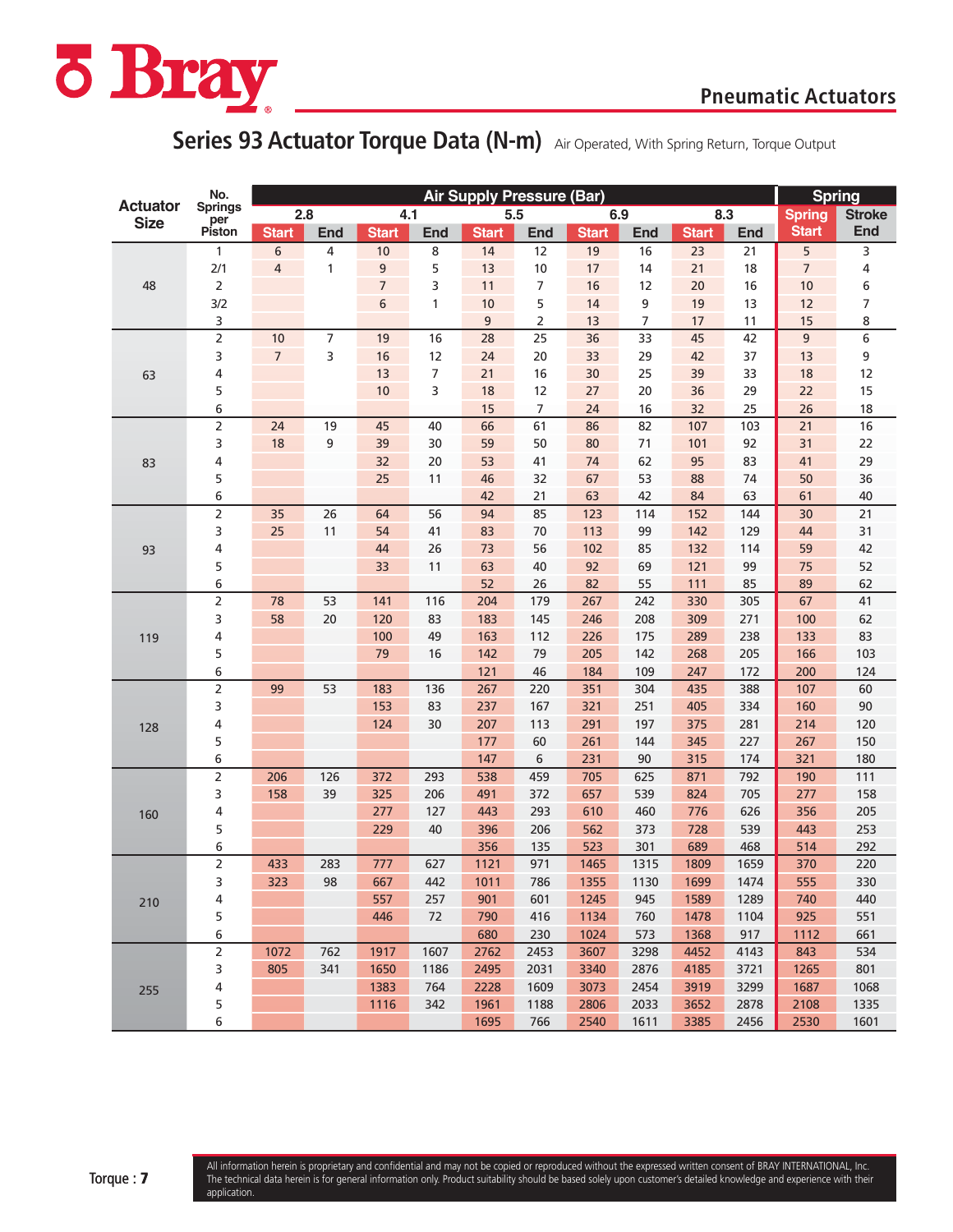

# S92 Double Acting/S93 Spring Return







ISO 5211 ACTUATOR MOUNTING PATTERN







.94

#10–32UNF



|               | <b>IMPERIAL DIMENSIONS - Inches</b> |                        |                        |                        |                       |                       |                       |                        |                   |
|---------------|-------------------------------------|------------------------|------------------------|------------------------|-----------------------|-----------------------|-----------------------|------------------------|-------------------|
| <b>Size</b>   | 48                                  | 63                     | 83                     | 93                     | 119                   | 128                   | $160*$                | 210                    | 255‡              |
| Air NPT       | 1/8                                 | 1/4                    | 1/4                    | 1/4                    | 1/4                   | 1/4                   | 1/4                   | 1/4                    | 1/4               |
| $A$ ISO "F" t | $1.42 - F 03$                       | 1.97-F05               | $1.97 - F05$           | $1.97 - F 05$          | $2.76 - F 07$         | $2.76 - F07$          |                       | $4.92 - F12$           | $6.50 - F$ 16     |
| $B$ ISO "F"t  | $1.97 - F 05$                       | $2.76 - F07$           | $2.76 - F07$           | $2.76 - F07$           | $4.92 - F12$          | $4.92 - F12$          | $4.92 - F12$          | $6.50 - F16$           | 7.87 x 4.72 Rect. |
|               | .55                                 | .55                    | .75                    | .75                    | 1.18                  | 1.18                  | 1.18                  | 1.97                   | 2.50              |
| D             | .40                                 | .40                    | .51                    | .51                    | .87                   | .87                   | .87                   | .47                    | .62               |
| E             | 3.88                                | 4.53                   | 5.43                   | 5.78                   | 7.28                  | 8.09                  | 9.36                  | 11.62                  | 13.49             |
| F             | 4.38                                | 5.58                   | 7.40                   | 9.10                   | 12.40                 | 12.81                 | 15.54                 | 19.57                  | 28.78             |
| $G$ (UNC)     | #10-32 x .23                        | $1/4 - 20x.32$         | $1/4 - 20x.32$         | $1/4 - 20x.32$         | $5/16 - 18x.46$       | $5/16 - 18x.46$       |                       | $1/2 - 13 \times .78$  | M20 x 2.5 x 30mm  |
| $H$ (UNC)     | $1/4 - 20x.25$                      | $5/16 - 18 \times .40$ | $5/16 - 18 \times .40$ | $5/16 - 18 \times .40$ | $1/2 - 13 \times .69$ | $1/2 - 13 \times .69$ | $1/2 - 13 \times .75$ | $5/8 - 11 \times 1.11$ | M20 x 2.5 x 30mm  |
|               | .38                                 | .38                    | .50                    | .50                    | 1.12                  | 1.12                  | 1.12                  | 1.12                   | 1.12              |
|               | 1.38                                | 1.38                   | 1.46                   | 1.46                   | 2.20                  | 2.20                  | 2.20                  | 4.72                   | 6.50              |
| M             | 2.50                                | 3.46                   | 4.27                   | 4.61                   | 5.52                  | 6.32                  | 7.80                  | 10.16                  | 12.06             |
| N             | 1.60                                | 1.72                   | 2.28                   | 2.47                   | 2.78                  | 2.88                  | 3.78                  | 4.56                   | 5.40              |
| P             | 1.18                                | 1.38                   | 1.79                   | 1.97                   | 2.37                  | 2.70                  | 3.39                  | 4.41                   | 5.39              |
| Q             | $.98***$                            | 1.58                   | 1.58                   | 1.58                   | 1.58                  | 1.58                  | 2.56                  | 2.56                   | 2.56              |
| S             | 1.25                                | .89                    | 1.26                   | 1.32                   | 1.64                  | 1.64                  | 2.26                  | 2.45                   | 2.48              |
|               | $1.10***$                           | .79                    | .79                    | .79                    | .79                   | .79                   | 1.18                  | 1.18                   | 1.18              |
| U             | .47                                 | .47                    | .47                    | .47                    | .47                   | .47                   | .75                   | .75                    | .75               |

**Note:** Double Acting and Spring Return actuators have the same overall dimensions. The double acting unit of the size 48 actuator is optionally available with flat end caps with an F dimension of 4.00 † ISO "F" means mounting flange-drilling pattern.

\* Dimensions for Size 160A in table. Size 160B (keyed stem version) has C dimension of 1.38 and D dimension of .39

‡ Dimensions for Size 255A in table. Size 255B actuator has a C dimension of 3.00 and D dimension of .75

\*\* Size 48 has a Q dimension of 1.58 and a T dimension of .79 with use of NAMUR top plate.

| WEIGHTS - Ibs - Spring Return unit weights are with full set of springs on each piston. |     |      |     |      |      |             |        |       |                  |  |  |  |  |
|-----------------------------------------------------------------------------------------|-----|------|-----|------|------|-------------|--------|-------|------------------|--|--|--|--|
| Size                                                                                    | 48  | 63   | 83  | 93   |      | $119$   128 | $-160$ | 210   | $\overline{255}$ |  |  |  |  |
| Double Acting                                                                           | 2.0 | 3.4  | 6.3 | 8.5  | 16.9 | 21.0        | 38.8   | 77.8  | 167.0            |  |  |  |  |
| Spring Return                                                                           | 2.4 | 4.10 | 8.1 | 10.8 | 22.3 | 27.6        | 53.2   | 109.6 | 210.8            |  |  |  |  |

Drawings are for reference only. Please refer to Bray ES drawings on the Bray website, www.bray.com. Bray reserves the right to change product dimensions without notice.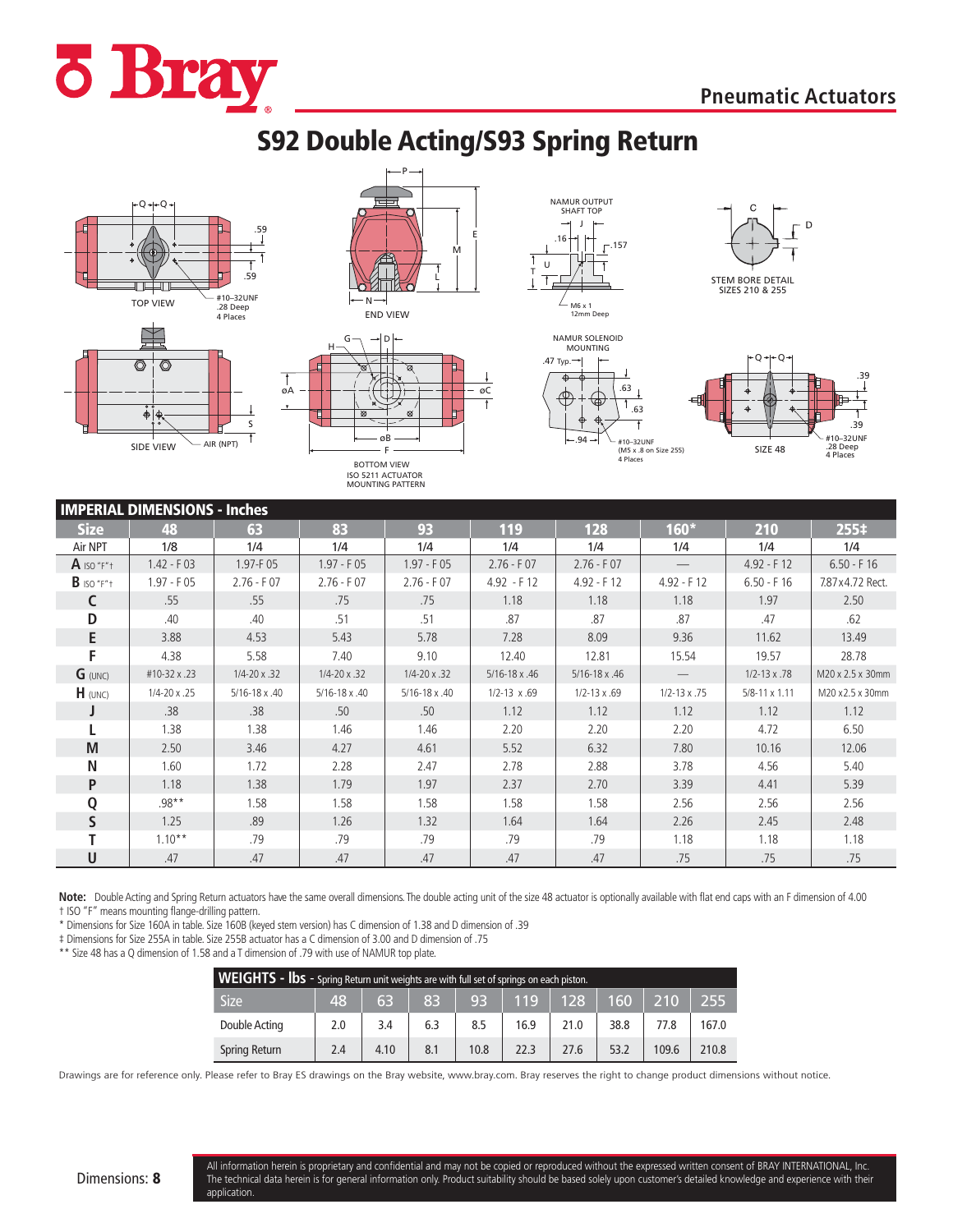

# S92 Double Acting/S93 Spring Return







ISO 5211 ACTUATOR MOUNTING PATTERN





.63 .63 .47 Typ. NAMUR SOLENOID **MOUNTING** 

.94

#10–32UNF

12mm Deep



|              |                 | <b>METRIC DIMENSIONS - Millimeters</b> |                 |                 |                  |                  |                  |                 |                 |
|--------------|-----------------|----------------------------------------|-----------------|-----------------|------------------|------------------|------------------|-----------------|-----------------|
| <b>Size</b>  | 48              | 63                                     | 83              | 93              | <b>119</b>       | 128              | $160*$           | 210             | 255‡            |
| Air NPT      | 1/8             | 1/4                                    | 1/4             | 1/4             | 1/4              | 1/4              | 1/4              | 1/4             | 1/4             |
| $A$ ISO "F"+ | $36 - F03$      | $50 - F 05$                            | $50 - F 05$     | $50 - F05$      | $70 - F07$       | $70 - F07$       |                  | $125 - F12$     | $165 - F16$     |
| $B$ iso "F"t | $50 - F 05$     | 70 - F 07                              | 70 - F 07       | $70 - F07$      | $125 - F12$      | $125 - F12$      | $125 - F12$      | $165 - F16$     | 200 x 120 Rect. |
| C            | 14              | 14                                     | 19              | 19              | 30               | 30               | 30               | 50              | 64              |
| D            | 10              | 10                                     | 13              | 13              | 22               | 22               | 22               | 12              | 16              |
| E            | 99              | 115                                    | 138             | 147             | 185              | 205              | 238              | 295             | 343             |
|              | 111             | 142                                    | 188             | 231             | 315              | 325              | 395              | 497             | 731             |
| G            | #10-32 x .23in  | M6x1.0 x 8mm                           | M6x1.0 x 8mm    | M6x1.0 x 8mm    | M8x1.25P x 12 mm | M8x1.25P x 12 mm | N/A              | M12x1.75P x 19m | M20x2.5P x 30mm |
| н            | 1/4-20 x .25in  | M8x1.25P x 10mm                        | M8x1.25P x 10mm | M8x1.25P x 10mm | M12x1.75P x 18mm | M12x1.75P x 18mm | M12x1.75P x 18mm | M20x2.5P x 30mm | M20x2.5P x 30mm |
|              | 10              | 10                                     | 13              | 13              | 28               | 28               | 28               | 28              | 28              |
|              | 35              | 35                                     | 37              | 37              | 56               | 56               | 56               | 120             | 165             |
| M            | 64              | 88                                     | 108             | 117             | 140              | 161              | 198              | 258             | 306             |
| N            | 41              | 44                                     | 58              | 63              | 71               | 73               | 96               | 116             | 137             |
| P            | 30 <sup>2</sup> | 35                                     | 45              | 50              | 60               | 69               | 86               | 112             | 137             |
| Q            | $25***$         | 40                                     | 40              | 40              | 40               | 40               | 65               | 65              | 65              |
| S            | 32              | 23                                     | 32              | 34              | 42               | 42               | 57               | 62              | 63              |
|              | $28***$         | 20                                     | 20              | 20              | 20               | 20               | 30               | 30              | 30              |
| U            | 12              | 12                                     | 12              | 12              | 12               | 12               | 19               | 19              | 19              |

Note: Double Acting and Spring Return actuators have the same overall dimensions. The double acting unit of the size 48 actuator is optionally available with flat end caps with an F dimension of 102mm † ISO "F" means mounting flange-drilling pattern.

\* Dimensions for Size 160A in table. Size 160B (keyed stem version) has C dimension of 35mm and D dimension of 10mm

‡ Dimensions for Size 255A in table. Size 255B actuator has a C dimension of 76mm and D dimension of 19mm

\*\* Size 48 has a Q dimensions of 40mm and a T dimension of 20mm with use of NAMUR top plate.

| WEIGHTS - Kilograms - Spring Return unit weights are with full set of springs on each piston. |     |                 |    |    |    |  |    |                                                 |       |  |  |  |  |
|-----------------------------------------------------------------------------------------------|-----|-----------------|----|----|----|--|----|-------------------------------------------------|-------|--|--|--|--|
| <b>Size</b>                                                                                   | 48  | 63 <sub>1</sub> | 83 | 93 |    |  |    | <sup>∣</sup>   119   128 <sup> </sup> 160   210 | - 255 |  |  |  |  |
| Double Acting                                                                                 | 0.9 |                 |    |    |    |  | 18 |                                                 |       |  |  |  |  |
| <b>Spring Return</b>                                                                          |     | 1.9             |    |    | 10 |  | 24 | 50                                              | 96    |  |  |  |  |

Drawings are for reference only. Please refer to Bray ES drawings on the Bray website, www.bray.com. Bray reserves the right to change product dimensions without notice.